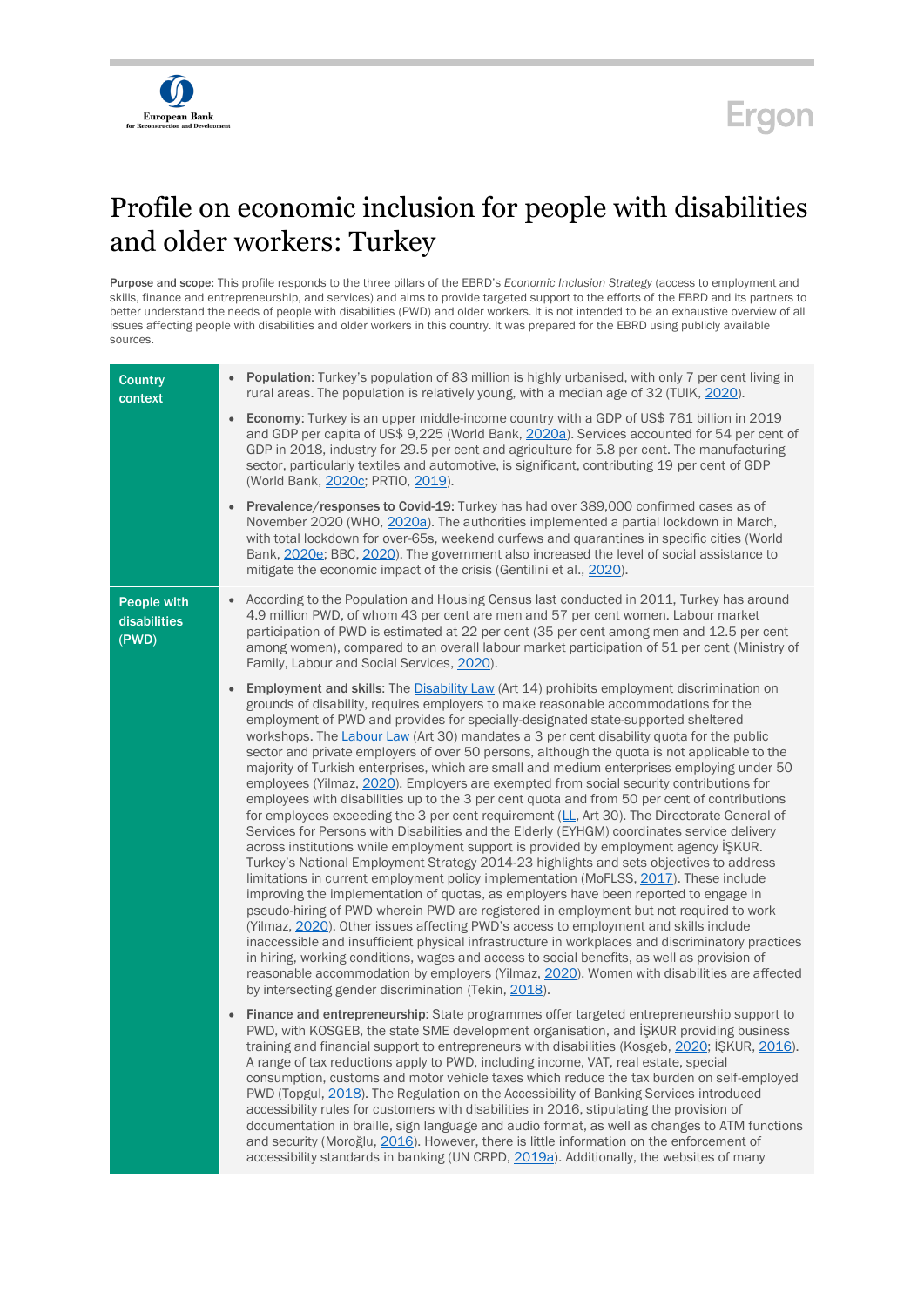

## Ergon